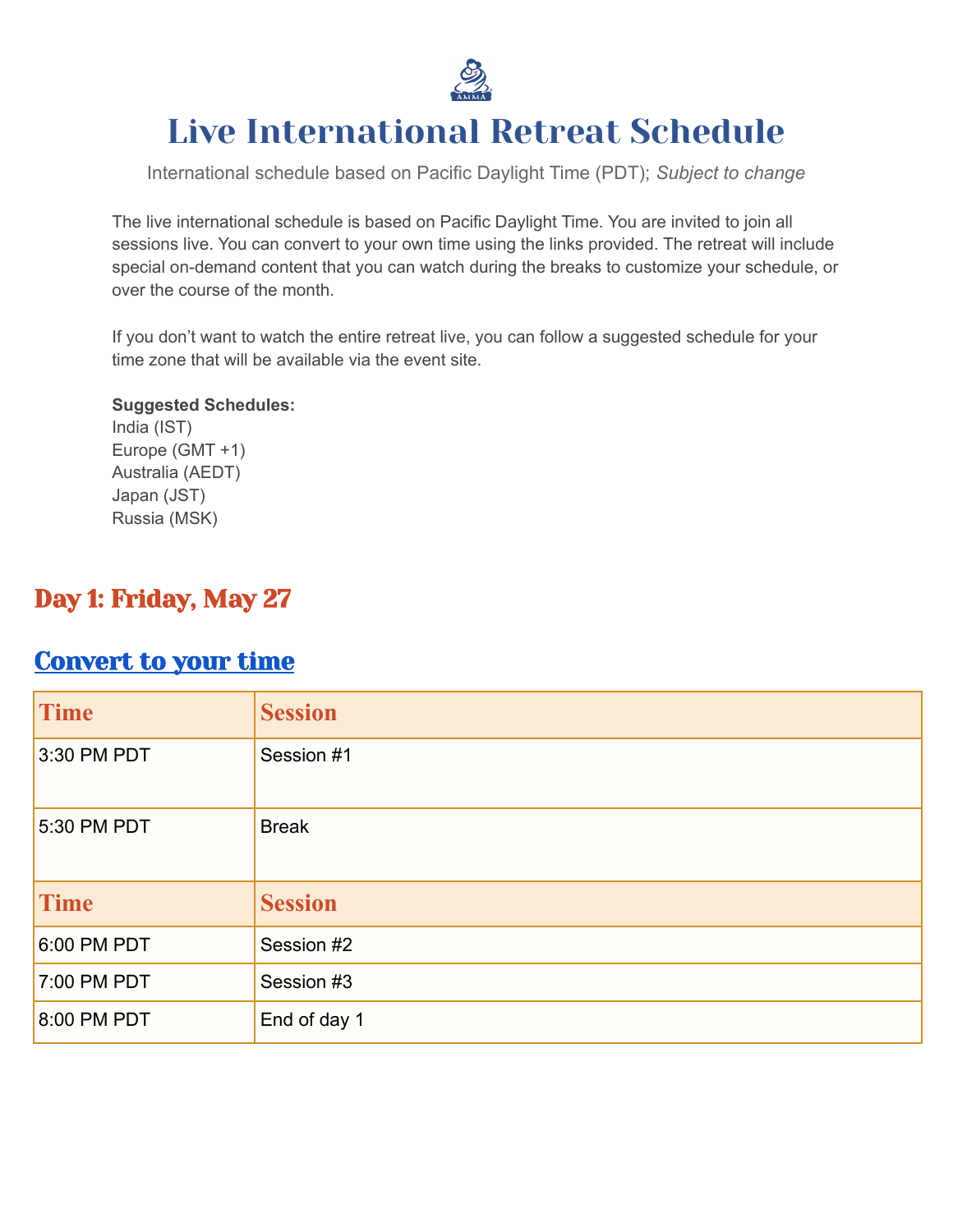

## Day 2: Saturday, May 28

| <b>Time</b>  | <b>Session</b> |
|--------------|----------------|
| 9:00 AM PDT  | Session #4     |
| 10:30AM PDT  | <b>Break</b>   |
| <b>Time</b>  | <b>Session</b> |
| 11:00 AM PDT | Session #5     |
| 12:30 PM PDT | <b>Break</b>   |
| <b>Time</b>  | <b>Session</b> |
| 3:30 PM PDT  | Session #6     |
| 4:30 PM PDT  | Session #7     |
| 5:30 PM PDT  | Session #8     |
| 6:00 PM PDT  | <b>Break</b>   |
| <b>Time</b>  | <b>Session</b> |
| 6:30 PM PDT  | Session #9     |
| 7:30 PM PDT  | Session #10    |
| 8:30 PM PDT  | End of day 2   |

### Day 3: Sunday, May 29

| <b>Time</b> | session     |
|-------------|-------------|
| 9:00 AM PDT | Session #11 |